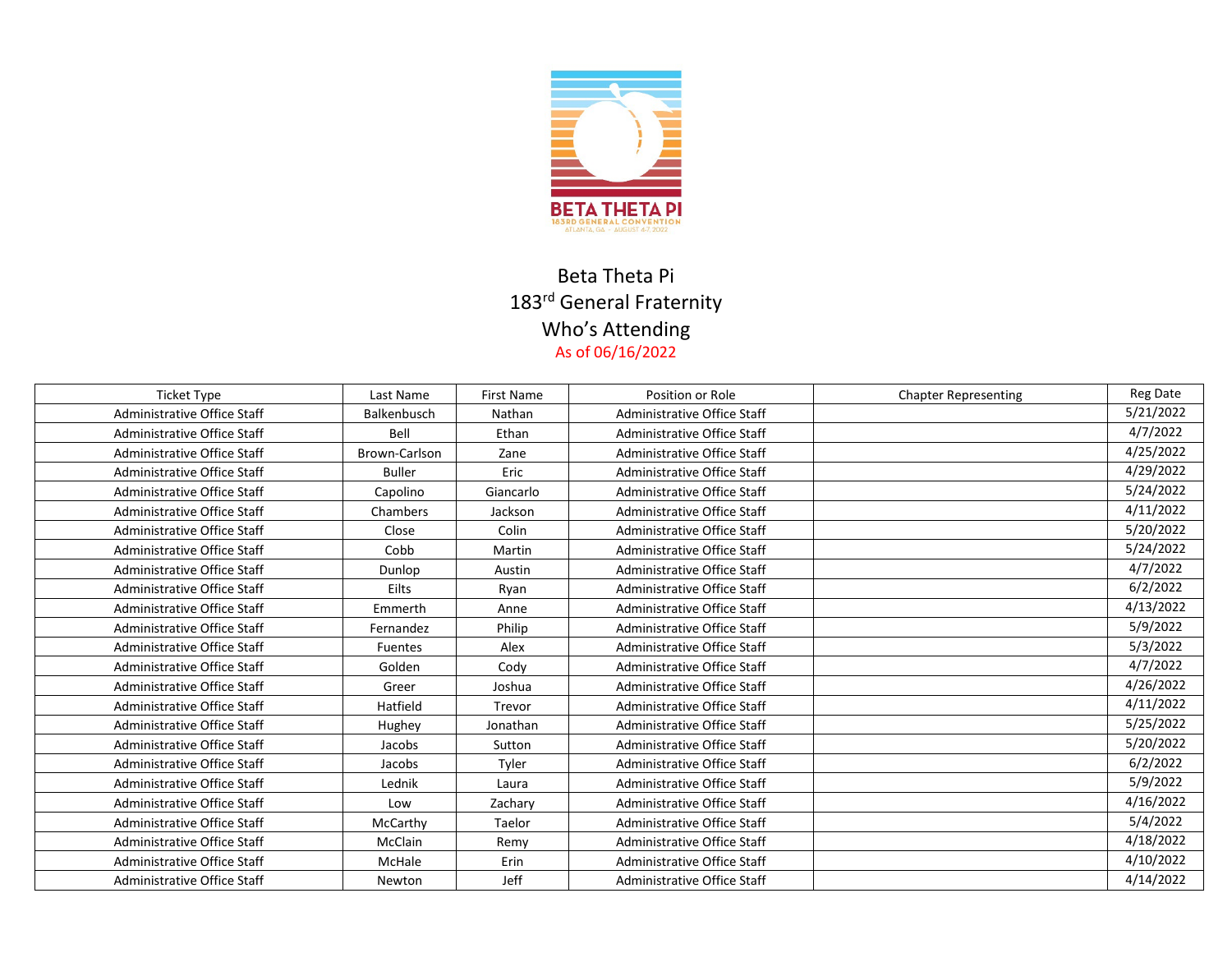| <b>Ticket Type</b>                                 | <b>Last Name</b> | <b>First Name</b> | <b>Position or Role</b>            | <b>Chapter Representing</b>                    | <b>Reg Date</b> |
|----------------------------------------------------|------------------|-------------------|------------------------------------|------------------------------------------------|-----------------|
| Administrative Office Staff                        | O'Nan            | Danny             | Administrative Office Staff        |                                                | 4/14/2022       |
| Administrative Office Staff                        | Ormsby           | Uri               | Administrative Office Staff        |                                                | 4/7/2022        |
| Administrative Office Staff                        | Osner            | Patrick           | Administrative Office Staff        |                                                | 5/6/2022        |
| Administrative Office Staff                        | Reineke          | John              | Administrative Office Staff        |                                                | 4/15/2022       |
| Administrative Office Staff                        | Roupas           | Mike              | Administrative Office Staff        |                                                | 4/14/2022       |
| Administrative Office Staff                        | Rundle           | Jeff              | Administrative Office Staff        |                                                | 5/3/2022        |
| Administrative Office Staff                        | Schauble         | Jessica           | <b>Administrative Office Staff</b> |                                                | 4/29/2022       |
| Administrative Office Staff                        | Selby            | Aaron             | Administrative Office Staff        |                                                | 4/12/2022       |
| Administrative Office Staff                        | Shepherd         | Sarah             | Administrative Office Staff        |                                                | 5/20/2022       |
| Administrative Office Staff                        | Steffen          | Grant             | Administrative Office Staff        |                                                | 6/14/2022       |
| Administrative Office Staff                        | <b>Stills</b>    | Lauren            | Administrative Office Staff        |                                                | 4/7/2022        |
| Administrative Office Staff                        | Tidwell          | Jacob             | Administrative Office Staff        |                                                | 4/12/2022       |
| Administrative Office Staff                        | Warren           | Justin            | Administrative Office Staff        |                                                | 4/8/2022        |
| Administrative Office Staff                        | Williams         | Zachary           | Administrative Office Staff        |                                                | 6/10/2022       |
| Administrative Office Staff                        | Wong             | David             | Administrative Office Staff        |                                                | 5/5/2022        |
| Advisor Academy                                    | Caswell          | Charlie           | Other chapter advisor              | University of Tennessee                        | 5/9/2022        |
| Advisor Academy                                    | Cottrell         | Daniel            | <b>Chapter Counselor</b>           | Florida Atlantic University                    | 5/11/2022       |
| <b>Advisor Academy</b>                             | de Wet           | <b>Bradley</b>    | <b>Chapter Counselor</b>           | Virginia Polytechnic Institute and State Univ. | 4/25/2022       |
| Advisor Academy                                    | Hassett          | Leanne            | Other chapter advisor              | <b>Quinnipiac University</b>                   | 6/8/2022        |
| <b>Advisor Academy</b>                             | Lauder           | John              | Other chapter advisor              | <b>High Point University</b>                   | 6/15/2022       |
| Advisor Academy                                    | Lipton           | Tom               | Other chapter advisor              | Case Western Reserve University                | 4/8/2022        |
| Advisor Academy                                    | McDaniel         | Jessica           | Other chapter advisor              | Kennesaw State University                      | 4/25/2022       |
| Advisor Academy                                    | Montgomery       | Lindsay           | <b>Chapter Counselor</b>           | Kennesaw State University                      | 5/19/2022       |
| Advisor Academy                                    | Nemchak          | <b>Brooke</b>     | <b>Chapter Counselor</b>           | Vanderbilt University                          | 4/29/2022       |
| <b>Advisor Academy</b>                             | Schneider        | Blake             | Other chapter advisor              | Kennesaw State University                      | 5/3/2022        |
| <b>Advisor Academy</b>                             | Spoto            | Ashley            | <b>Chapter Counselor</b>           | Other                                          | 6/6/2022        |
| Advisor Academy                                    | Zamora           | Jennifer          | <b>Chapter Counselor</b>           | University of Texas at Austin                  | 5/31/2022       |
| Advisor Academy with Single Room Upgrade           | Brogowski        | Matthew           | Other chapter advisor              | James Madison University                       | 5/16/2022       |
| Advisor Academy with Single Room Upgrade           | Comer            | Charles           | Other chapter advisor              | Virginia Polytechnic Institute and State Univ. | 5/26/2022       |
| Advisor Academy with Single Room Upgrade           | Cox              | Charles           | Other chapter advisor              | University of Colorado Boulder                 | 5/17/2022       |
| Advisor Academy with Single Room Upgrade           | England          | <b>Bradley</b>    | <b>Chapter Counselor</b>           | <b>Boise State University</b>                  | 5/4/2022        |
| Advisor Academy with Single Room Upgrade           | Gardner          | Steve             | House Corporation volunteer        | University of Missouri                         | 6/13/2022       |
| Advisor Academy with Single Room Upgrade           | Grubbs           | David             | <b>Chapter Counselor</b>           | <b>Elon University</b>                         | 5/4/2022        |
| Advisor Academy with Single Room Upgrade           | Herring          | Mary Elizabeth    | <b>Chapter Counselor</b>           | Texas A&M University                           | 4/8/2022        |
| Advisor Academy with Single Room Upgrade           | Huskey           | Michael           | Chapter Counselor                  | <b>Purdue University</b>                       | 5/26/2022       |
| Advisor Academy with Single Room Upgrade           | Little           | Kirk              | <b>Chapter Counselor</b>           | <b>East Carolina University</b>                | 4/27/2022       |
| Advisor Academy with Single Room Upgrade           | Miller           | Lorie             | <b>Chapter Counselor</b>           | James Madison University                       | 5/29/2022       |
| Advisor Academy with Single Room Upgrade           | Wortman          | Mike              | <b>Chapter Counselor</b>           | University of Nebraska-Lincoln                 | 6/3/2022        |
| Alumni and guests: A la carte: Friday Awards Lunch | Brogowski        | Heather           | Guest                              | Friend of Beta or Guest                        | 5/16/2022       |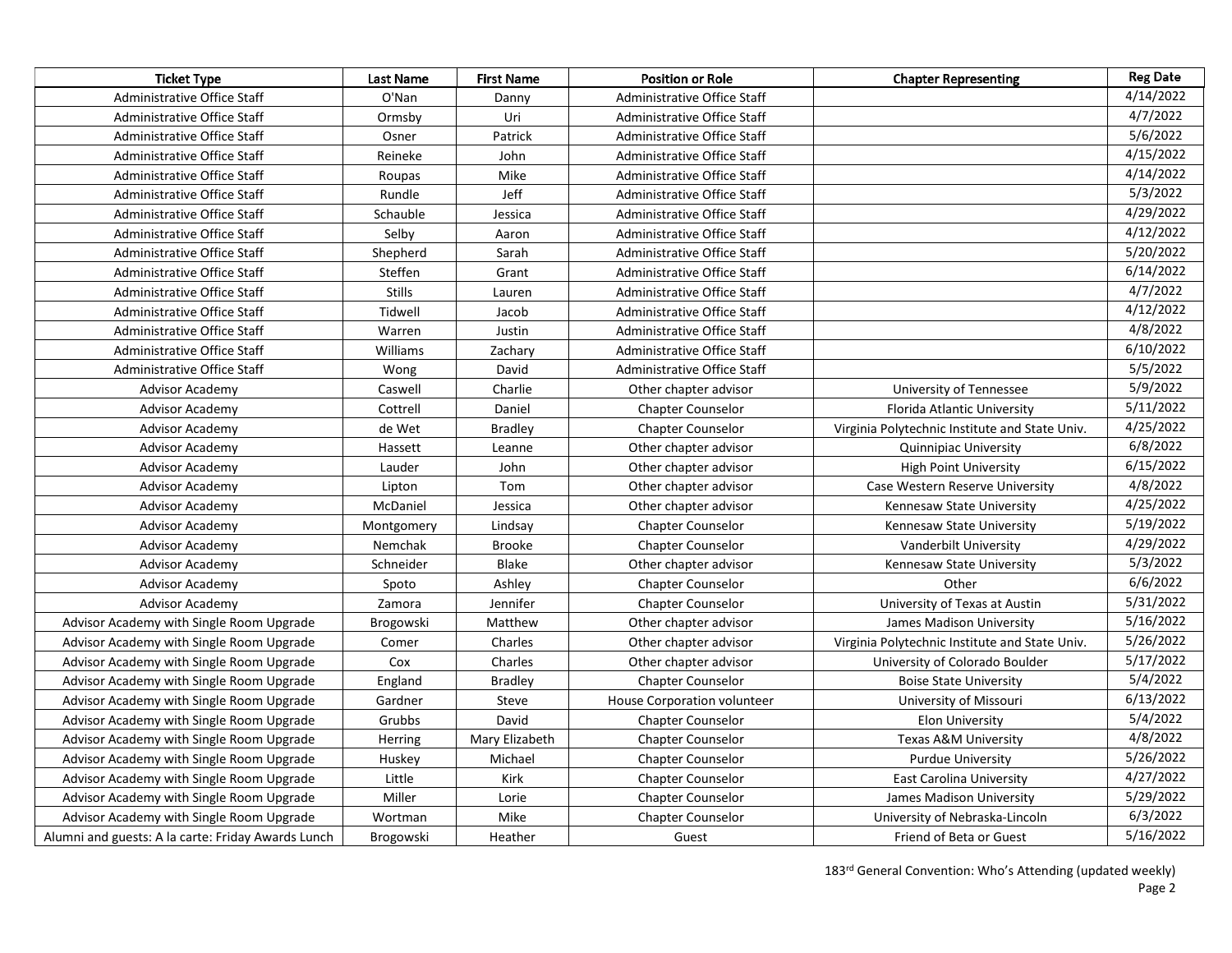| <b>Ticket Type</b>                                 | Last Name       | <b>First Name</b> | <b>Position or Role</b>              | <b>Chapter Representing</b>  | <b>Reg Date</b> |
|----------------------------------------------------|-----------------|-------------------|--------------------------------------|------------------------------|-----------------|
| Alumni and guests: A la carte: Friday Awards Lunch | Cassady         | Karen             | Guest                                | Friend of Beta or Guest      | 6/6/2022        |
| Alumni and guests: A la carte: Friday Awards Lunch | Dreyer          | William           | House Corporation volunteer          | <b>Rutgers University</b>    | 6/8/2022        |
| Alumni and guests: A la carte: Friday Awards Lunch | Grispin         | Ken               | Alumnus                              | <b>Rutgers University</b>    | 5/22/2022       |
| Alumni and guests: A la carte: Friday Awards Lunch | Little          | Dasha             | Guest                                | Friend of Beta or Guest      | 4/27/2022       |
| Alumni and guests: A la carte: Friday Awards Lunch | Stephen         | Kenneth           | Alumnus                              | University of Toronto        | 5/13/2022       |
| Alumni and guests: A la carte: Friday Dinner       | Cassady         | Karen             | Guest                                | Friend of Beta or Guest      | 6/6/2022        |
| Alumni and guests: A la carte: Friday Dinner       | Gilson          | Alyson            | Guest                                | Friend of Beta or Guest      | 5/18/2022       |
| Alumni and guests: A la carte: Friday Dinner       | Grispin         | Ken               | Alumnus                              | <b>Rutgers University</b>    | 5/22/2022       |
| Alumni and guests: A la carte: Friday Dinner       | Little          | Dasha             | Guest                                | Friend of Beta or Guest      | 4/27/2022       |
| Alumni and guests: A la carte: Friday Dinner       | Stephen         | Kenneth           | Alumnus                              | University of Toronto        | 5/13/2022       |
| Alumni and guests: A la carte: Saturday Banquet    | <b>Bhatt</b>    | Laura             | Guest                                | Friend of Beta or Guest      | 5/8/2022        |
| Alumni and guests: A la carte: Saturday Banquet    | <b>Brant</b>    | Caitlin           | Guest                                | Friend of Beta or Guest      | 4/29/2022       |
| Alumni and guests: A la carte: Saturday Banquet    | Brogowski       | Heather           | Guest                                | Friend of Beta or Guest      | 5/16/2022       |
| Alumni and guests: A la carte: Saturday Banquet    | Cassady         | Karen             | Guest                                | Friend of Beta or Guest      | 6/6/2022        |
| Alumni and guests: A la carte: Saturday Banquet    | Dreyer          | William           | House Corporation volunteer          | <b>Rutgers University</b>    | 6/8/2022        |
| Alumni and guests: A la carte: Saturday Banquet    | Gilson          | Alyson            | Guest                                | Friend of Beta or Guest      | 5/18/2022       |
| Alumni and guests: A la carte: Saturday Banquet    | Kay             | Susan             | Guest                                | Friend of Beta or Guest      | 4/8/2022        |
| Alumni and guests: A la carte: Saturday Banquet    | Little          | Dasha             | Guest                                | Friend of Beta or Guest      | 4/27/2022       |
| Alumni and guests: A la carte: Saturday Banquet    | Olver           | Stephanie         | Guest                                | Friend of Beta or Guest      | 5/16/2022       |
| Alumni and guests: A la carte: Saturday Banquet    | Peitzmeier      | Gail              | Guest                                | <b>Iowa State University</b> | 4/29/2022       |
| Alumni and guests: A la carte: Saturday Banquet    | Rudolph         | Eric              | Alumnus                              | Dickinson College            | 6/6/2022        |
| Alumni and guests: A la carte: Saturday Banquet    | <b>Stebbins</b> | Leslie            | Guest                                | Friend of Beta or Guest      | 4/9/2022        |
| Alumni and guests: A la carte: Saturday Banquet    | Stephen         | Kenneth           | Alumnus                              | University of Toronto        | 5/13/2022       |
| Alumni and guests: A la carte: Thursday Dinner     | <b>Bhatt</b>    | Laura             | Guest                                | Friend of Beta or Guest      | 5/8/2022        |
| Alumni and guests: A la carte: Thursday Dinner     | <b>Brant</b>    | Caitlin           | Guest                                | Friend of Beta or Guest      | 4/29/2022       |
| Alumni and guests: A la carte: Thursday Dinner     | Cassady         | Karen             | Guest                                | Friend of Beta or Guest      | 6/6/2022        |
| Alumni and guests: A la carte: Thursday Dinner     | Dreyer          | William           | House Corporation volunteer          | <b>Rutgers University</b>    | 6/8/2022        |
| Alumni and guests: A la carte: Thursday Dinner     | Gilson          | Alyson            | Guest                                | Friend of Beta or Guest      | 5/18/2022       |
| Alumni and guests: A la carte: Thursday Dinner     | Grispin         | Ken               | Alumnus                              | <b>Rutgers University</b>    | 5/22/2022       |
| Alumni and guests: A la carte: Thursday Dinner     | Little          | Dasha             | Guest                                | Friend of Beta or Guest      | 4/27/2022       |
| Alumni and guests: A la carte: Thursday Dinner     | Olver           | Stephanie         | Guest                                | Friend of Beta or Guest      | 5/16/2022       |
| Alumni and guests: A la carte: Thursday Dinner     | Peitzmeier      | Gail              | Guest                                | Iowa State University        | 4/29/2022       |
| Alumni and guests: A la carte: Thursday Dinner     | Rudolph         | Eric              | Alumnus                              | Dickinson College            | 6/6/2022        |
| Alumni and guests: A la carte: Thursday Dinner     | Stephen         | Kenneth           | Alumnus                              | University of Toronto        | 5/13/2022       |
| Alumni and guests: A la carte: Thursday Reception  | <b>Bhatt</b>    | Laura             | Guest                                | Friend of Beta or Guest      | 5/8/2022        |
| Alumni and guests: A la carte: Thursday Reception  | <b>Bhatt</b>    | Stavan            | <b>Foundation Board of Directors</b> | University of Louisville     | 5/8/2022        |
| Alumni and guests: A la carte: Thursday Reception  | <b>Brant</b>    | Caitlin           | Guest                                | Friend of Beta or Guest      | 4/29/2022       |
| Alumni and guests: A la carte: Thursday Reception  | Brogowski       | Heather           | Guest                                | Friend of Beta or Guest      | 5/16/2022       |
| Alumni and guests: A la carte: Thursday Reception  | Cassady         | Karen             | Guest                                | Friend of Beta or Guest      | 6/6/2022        |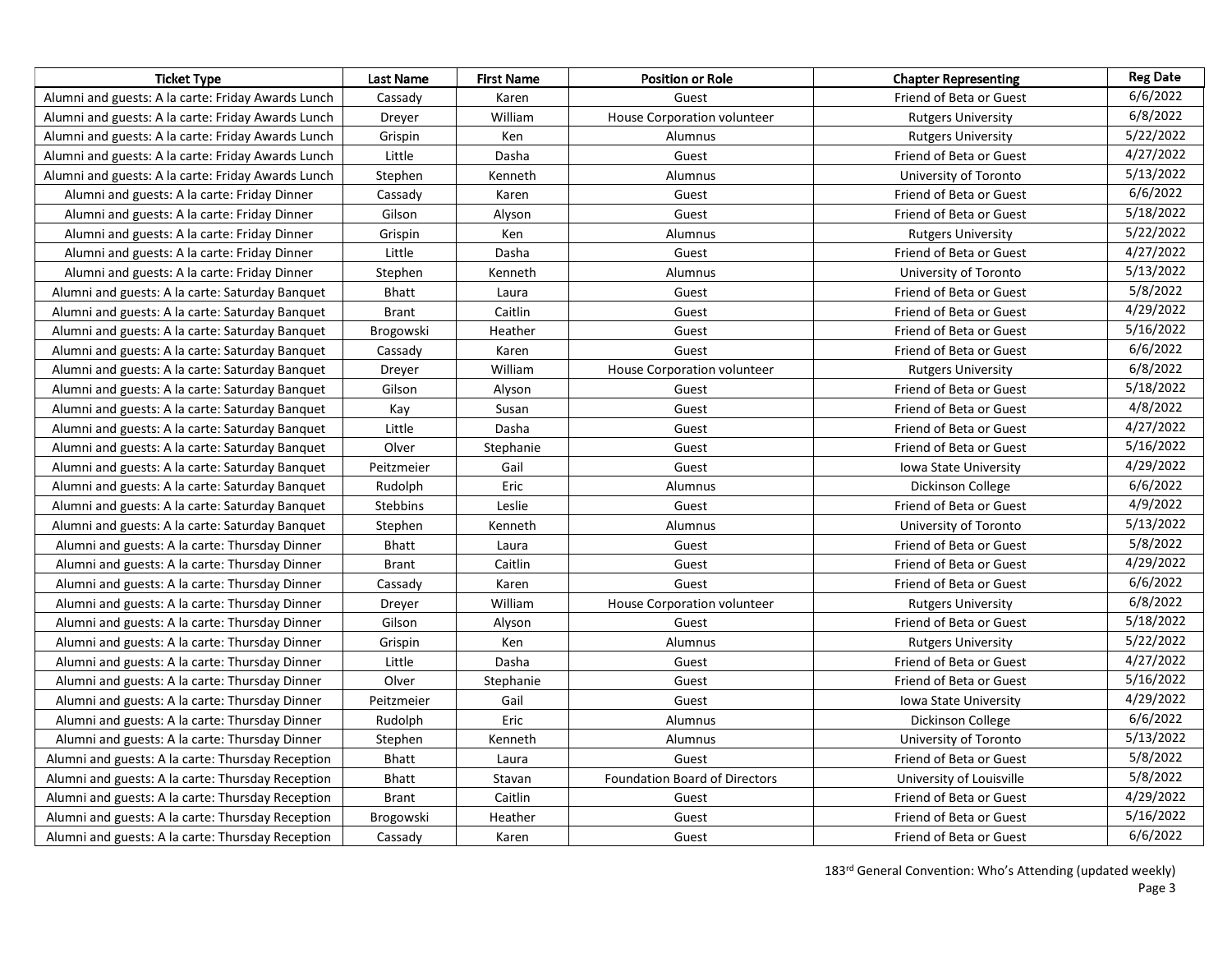| <b>Ticket Type</b>                                | <b>Last Name</b> | <b>First Name</b> | <b>Position or Role</b>            | <b>Chapter Representing</b>           | <b>Reg Date</b> |
|---------------------------------------------------|------------------|-------------------|------------------------------------|---------------------------------------|-----------------|
| Alumni and guests: A la carte: Thursday Reception | Cox              | Charles           | Other chapter advisor              | Case Western Reserve University       | 5/17/2022       |
| Alumni and guests: A la carte: Thursday Reception | Dreyer           | William           | <b>House Corporation volunteer</b> | <b>Rutgers University</b>             | 6/8/2022        |
| Alumni and guests: A la carte: Thursday Reception | Edelmann         | Sandra            | Guest                              | Friend of Beta or Guest               | 5/27/2022       |
| Alumni and guests: A la carte: Thursday Reception | Gilson           | Alyson            | Guest                              | Friend of Beta or Guest               | 5/18/2022       |
| Alumni and guests: A la carte: Thursday Reception | Grispin          | Ken               | Alumnus                            | <b>Rutgers University</b>             | 5/22/2022       |
| Alumni and guests: A la carte: Thursday Reception | Kay              | Susan             | Guest                              | Friend of Beta or Guest               | 4/8/2022        |
| Alumni and guests: A la carte: Thursday Reception | Little           | Dasha             | Guest                              | Friend of Beta or Guest               | 4/27/2022       |
| Alumni and guests: A la carte: Thursday Reception | Olver            | Stephanie         | Guest                              | Friend of Beta or Guest               | 5/16/2022       |
| Alumni and guests: A la carte: Thursday Reception | Peitzmeier       | Gail              | Guest                              | Iowa State University                 | 4/29/2022       |
| Alumni and guests: A la carte: Thursday Reception | Rudolph          | Eric              | Alumnus                            | Dickinson College                     | 6/6/2022        |
| Alumni and guests: A la carte: Thursday Reception | Skala            | <b>Bruce</b>      | Alumnus                            | <b>Ohio University</b>                | 6/2/2022        |
| Alumni and guests: A la carte: Thursday Reception | Stephen          | Kenneth           | Alumnus                            | University of Toronto                 | 5/13/2022       |
| Alumni Assoc Delegate with Single Room Upgrade    | Allen            | Zach              | House Corporation volunteer        | Beta Theta Pi Corporation of Oklahoma | 6/4/2022        |
| Alumni Assoc Delegate with Single Room Upgrade    | <b>Brant</b>     | Jonathan          | Alumni Association Leader          | Indianapolis Alumni Association       | 4/29/2022       |
| Alumni Assoc Delegate with Single Room Upgrade    | Dempsey          | Antonio           | Alumni Association Leader          | John Carroll University               | 6/10/2022       |
| Alumni Assoc Delegate with Single Room Upgrade    | Downey           | <b>Brandt</b>     | Alumni Association Leader          | Indiana University                    | 5/19/2022       |
| Alumni Assoc Delegate with Single Room Upgrade    | Mudlaff          | Micah             | Alumni Association Leader          | George Mason University               | 6/5/2022        |
| Alumni Assoc Delegate with Single Room Upgrade    | Palmer           | <b>Brad</b>       | Alumni Association Leader          | Pennsylvania State University         | 5/15/2022       |
| Alumni Assoc Delegate with Single Room Upgrade    | Sommerfield      | Loren             | Alumni Association Leader          | Centre College                        | 6/6/2022        |
| Alumni Assoc Delegate with Single Room Upgrade    | Wolfe            | John              | Alumni Association Leader          | Eta Delta Alumni Association          | 5/2/2022        |
| Alumni Association Delegate                       | Dinh             | Christopher       | Alumni Association Leader          | Arlington Alumni Association          | 6/6/2022        |
| Alumni Association Delegate                       | Irwin            | Alex              | Alumni Association Leader          | Delta Eta B Alumni Association        | 6/5/2022        |
| Collegiate Chapter Delegate                       | Allen            | Clayton           | <b>Chapter President</b>           | University of California, San Diego   | 6/11/2022       |
| Collegiate Chapter Delegate                       | Auman            | Kyle              | <b>Chapter President</b>           | University of Nebraska-Lincoln        | 5/23/2022       |
| Collegiate Chapter Delegate                       | Bacchi           | Trevor            | Other Collegiate Chapter Officer   | <b>Cornell University</b>             | 6/6/2022        |
| Collegiate Chapter Delegate                       | Bakey            | Andrew            | <b>Chapter President</b>           | Villanova University                  | 6/6/2022        |
| Collegiate Chapter Delegate                       | Baldwin          | Jason             | <b>Chapter President</b>           | Other                                 | 5/27/2022       |
| Collegiate Chapter Delegate                       | Baric            | Michael           | <b>Chapter President</b>           | University of Toronto                 | 4/12/2022       |
| Collegiate Chapter Delegate                       | Bean             | Ryan              | <b>Chapter President</b>           | <b>Washington State University</b>    | 6/3/2022        |
| Collegiate Chapter Delegate                       | Becerra          | Jairo             | <b>Chapter President</b>           | University of Oregon                  | 6/1/2022        |
| Collegiate Chapter Delegate                       | Bertram          | Dalton            | Collegiate Chapter Member          | University of Kentucky                | 5/19/2022       |
| Collegiate Chapter Delegate                       | Bond             | Ethan             | <b>Chapter President</b>           | <b>Baylor University</b>              | 5/2/2022        |
| Collegiate Chapter Delegate                       | Born             | Kade              | <b>Chapter President</b>           | Florida Atlantic University           | 5/26/2022       |
| Collegiate Chapter Delegate                       | Borse            | Andrew            | <b>Chapter President</b>           | Other                                 | 6/4/2022        |
| Collegiate Chapter Delegate                       | <b>Bounds</b>    | Will              | <b>Chapter President</b>           | University of Mississippi             | 5/21/2022       |
| Collegiate Chapter Delegate                       | Breselow         | Sawyer            | <b>Chapter President</b>           | Zeta Zeta Alumni Association          | 6/5/2022        |
| Collegiate Chapter Delegate                       | <b>Buskirk</b>   | David             | <b>Chapter President</b>           | Oklahoma State University             | 5/2/2022        |
| Collegiate Chapter Delegate                       | Calabrese        | Jack              | Collegiate Chapter Member          | James Madison University              | 6/1/2022        |
| Collegiate Chapter Delegate                       | Calderone        | Anthony           | <b>Chapter President</b>           | Northeastern University               | 6/7/2022        |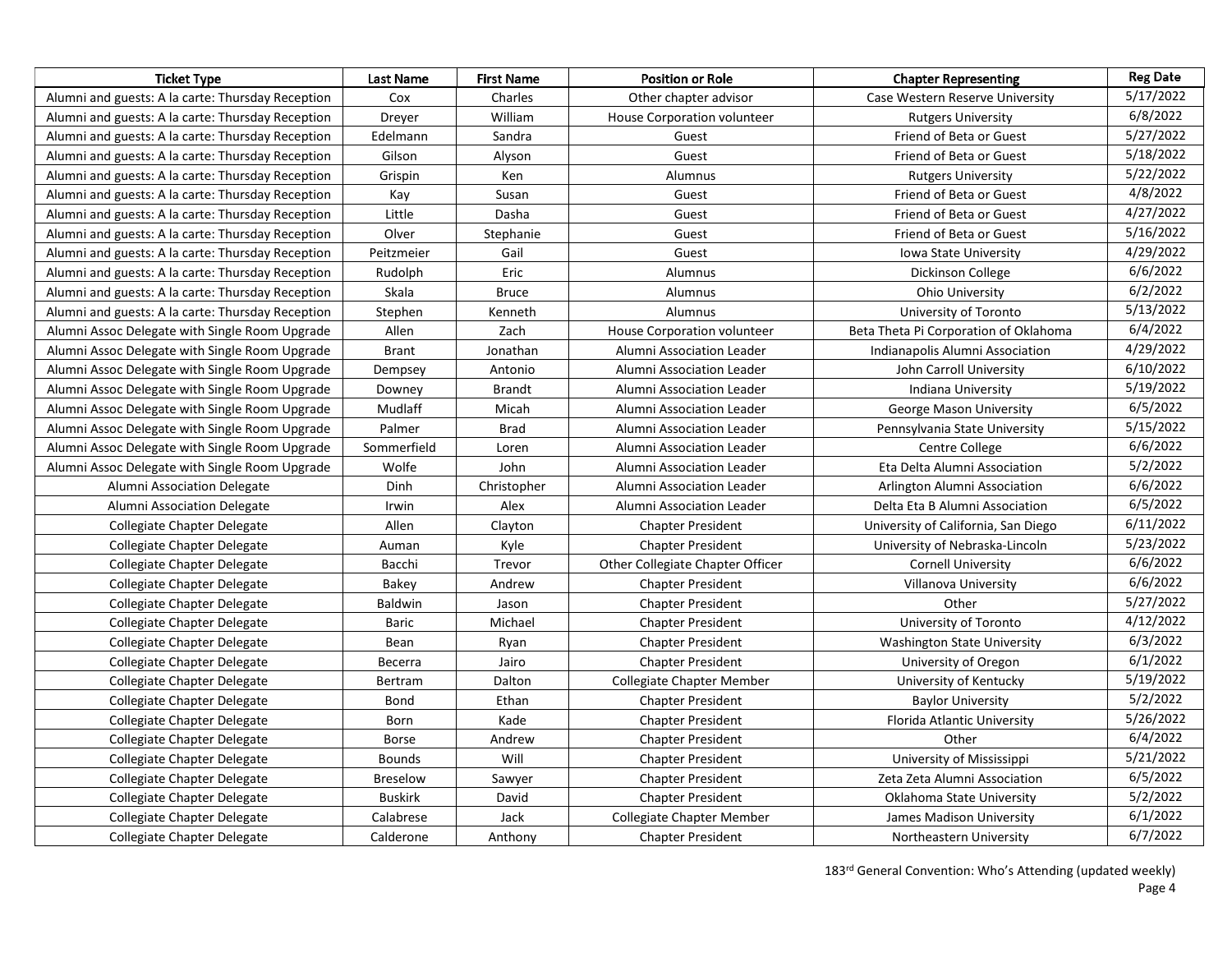| <b>Ticket Type</b>          | Last Name      | <b>First Name</b> | <b>Position or Role</b>          | <b>Chapter Representing</b>                 | <b>Reg Date</b> |
|-----------------------------|----------------|-------------------|----------------------------------|---------------------------------------------|-----------------|
| Collegiate Chapter Delegate | Campbell       | Denver            | <b>Chapter President</b>         | Kettering University A                      | 5/28/2022       |
| Collegiate Chapter Delegate | Carcagno       | Salvatore         | <b>Chapter President</b>         | Loyola University Chicago                   | 4/7/2022        |
| Collegiate Chapter Delegate | Celeste        | Dylan             | Other Collegiate Chapter Officer | Louisiana State University                  | 6/5/2022        |
| Collegiate Chapter Delegate | Citrano        | Brandon           | Other Collegiate Chapter Officer | <b>East Carolina University</b>             | 4/21/2022       |
| Collegiate Chapter Delegate | Clements       | Mitch             | <b>Chapter President</b>         | University of Iowa                          | 6/3/2022        |
| Collegiate Chapter Delegate | Colton         | Joseph            | <b>Chapter President</b>         | University of Colorado Boulder              | 6/4/2022        |
| Collegiate Chapter Delegate | Cooper         | <b>Bradley</b>    | <b>Chapter President</b>         | University of British Columbia              | 5/17/2022       |
| Collegiate Chapter Delegate | <b>Dikin</b>   | Gentry            | <b>Chapter President</b>         | Texas A&M University                        | 5/14/2022       |
| Collegiate Chapter Delegate | DiPierro       | Victor            | Other Collegiate Chapter Officer | Sacred Heart University                     | 5/11/2022       |
| Collegiate Chapter Delegate | Donohue        | Matthew           | <b>Chapter President</b>         | University of Texas at Austin               | 6/3/2022        |
| Collegiate Chapter Delegate | Donovan        | Matthew           | Other Collegiate Chapter Officer | University of Delaware                      | 5/24/2022       |
| Collegiate Chapter Delegate | Downer         | Christian         | <b>Chapter President</b>         | Other                                       | 4/11/2022       |
| Collegiate Chapter Delegate | Dramer         | Logan             | <b>Chapter President</b>         | University of Alabama                       | 6/2/2022        |
| Collegiate Chapter Delegate | Dykstra        | Bennett           | <b>Chapter President</b>         | <b>Texas Christian University</b>           | 5/31/2022       |
| Collegiate Chapter Delegate | Ernst          | Vaughn            | <b>Chapter President</b>         | <b>Butler University</b>                    | 6/2/2022        |
| Collegiate Chapter Delegate | Everson        | Eli               | <b>Chapter President</b>         | Purdue University                           | 5/26/2022       |
| Collegiate Chapter Delegate | Fagan          | Daniel            | Other Collegiate Chapter Officer | University of Louisville                    | 6/5/2022        |
| Collegiate Chapter Delegate | Foley          | Ethan             | <b>Chapter President</b>         | University of Oklahoma                      | 4/28/2022       |
| Collegiate Chapter Delegate | Fovozzo        | Christopher       | <b>Chapter President</b>         | John Carroll University                     | 4/28/2022       |
| Collegiate Chapter Delegate | Fox            | Duncan            | Other Collegiate Chapter Officer | Miami University                            | 5/30/2022       |
| Collegiate Chapter Delegate | Freitas        | Andrew            | <b>Chapter President</b>         | University of California, Los Angeles       | 6/6/2022        |
| Collegiate Chapter Delegate | Frick          | Hayden            | <b>Chapter President</b>         | <b>Texas Tech University</b>                | 4/7/2022        |
| Collegiate Chapter Delegate | Frommer        | Casey             | <b>Chapter President</b>         | Worcester Polytechnic Institute             | 4/26/2022       |
| Collegiate Chapter Delegate | Galdamez       | Kevin             | Other Collegiate Chapter Officer | Kennesaw State University                   | 5/22/2022       |
| Collegiate Chapter Delegate | Giles          | Geoffery          | Other Collegiate Chapter Officer | Westminster College                         | 5/30/2022       |
|                             | Goodwin-       |                   |                                  |                                             | 5/30/2022       |
| Collegiate Chapter Delegate | Schoen         | Cameron           | <b>Chapter President</b>         | Case Western Reserve University             |                 |
| Collegiate Chapter Delegate | Gordon         | Cade              | Other Collegiate Chapter Officer | Whitman College                             | 6/14/2022       |
| Collegiate Chapter Delegate | Hamik          | Ben               | Other Collegiate Chapter Officer | California Polytechnic State University     | 5/17/2022       |
| Collegiate Chapter Delegate | Hernandez      | Alek              | <b>Chapter President</b>         | University of South Florida                 | 6/5/2022        |
| Collegiate Chapter Delegate | <b>Higgins</b> | Tyler             | Other Collegiate Chapter Officer | Kansas State University                     | 6/3/2022        |
| Collegiate Chapter Delegate | Hill           | Landon            | <b>Chapter President</b>         | University of San Diego                     | 4/12/2022       |
| Collegiate Chapter Delegate | Hoekstra       | Trenton           | <b>Chapter President</b>         | University of South Dakota                  | 4/24/2022       |
| Collegiate Chapter Delegate | Holmes         | Nicholas          | <b>Chapter President</b>         | East Carolina University                    | 4/13/2022       |
| Collegiate Chapter Delegate | Horesh         | Jordan            | <b>Collegiate Chapter Member</b> | University of North Carolina at Chapel Hill | 6/5/2022        |
| Collegiate Chapter Delegate | Huff           | Andrew            | <b>Chapter President</b>         | Centre College                              | 4/19/2022       |
| Collegiate Chapter Delegate | Hughes         | Duncan            | <b>Chapter President</b>         | DePauw University                           | 6/4/2022        |
| Collegiate Chapter Delegate | Iorfida        | Alex              | <b>Chapter President</b>         | Saint Louis University                      | 6/1/2022        |
| Collegiate Chapter Delegate | Jackson        | Trevor            | <b>Collegiate Chapter Member</b> | Loyola Marymount University                 | 6/6/2022        |
| Collegiate Chapter Delegate | Jones          | Rodney            | <b>Chapter President</b>         | Ohio University                             | 6/4/2022        |

183rd General Convention: Who's Attending (updated weekly)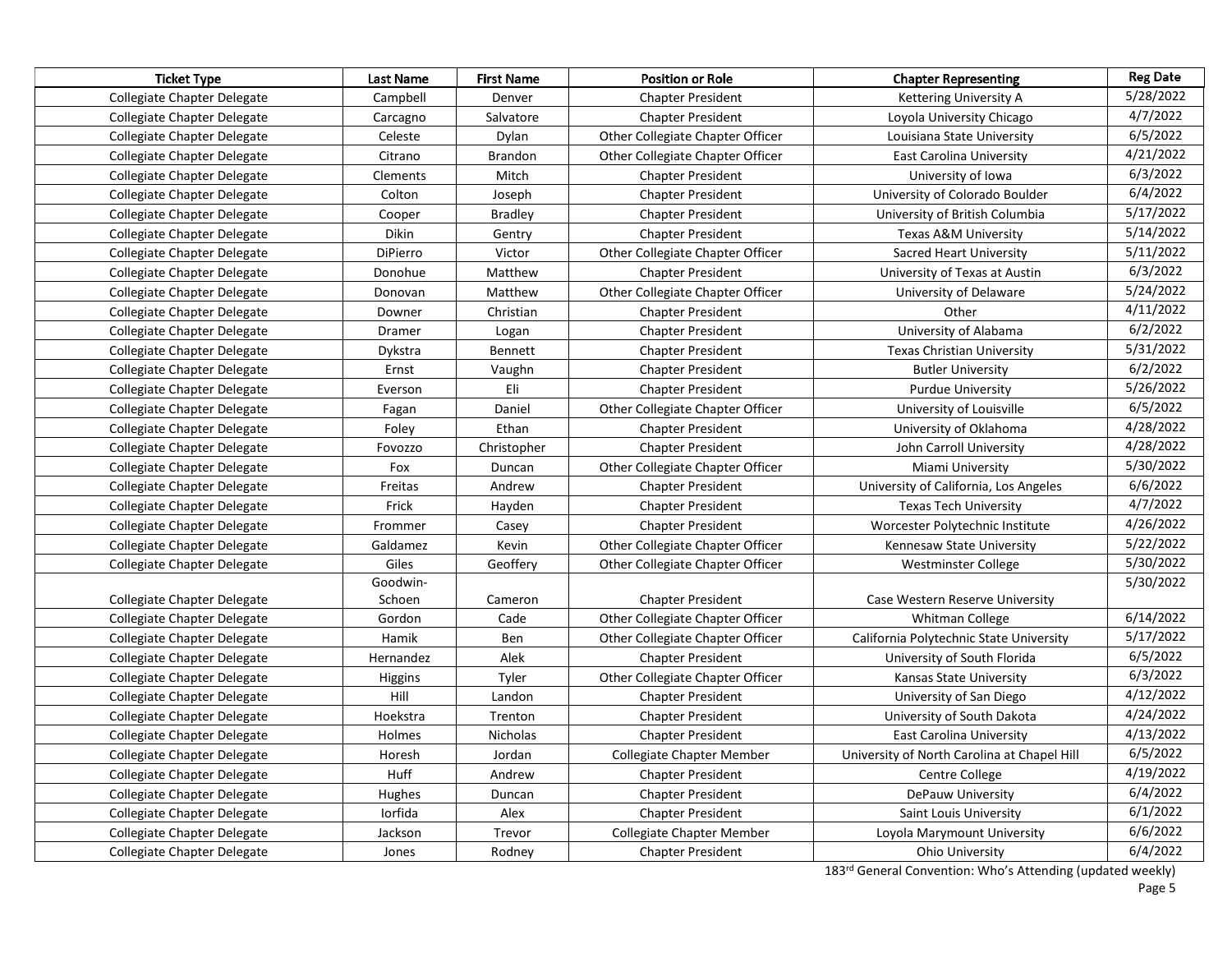| <b>Ticket Type</b>          | Last Name   | <b>First Name</b> | <b>Position or Role</b>          | <b>Chapter Representing</b>                 | <b>Reg Date</b> |
|-----------------------------|-------------|-------------------|----------------------------------|---------------------------------------------|-----------------|
| Collegiate Chapter Delegate | Kamstra     | <b>Brandon</b>    | <b>Chapter President</b>         | Iowa State University                       | 5/23/2022       |
| Collegiate Chapter Delegate | Kelly       | Cap               | <b>Chapter President</b>         | University of Denver                        | 5/30/2022       |
| Collegiate Chapter Delegate | Kelly       | Christopher       | Other Collegiate Chapter Officer | Florida Gulf Coast University               | 5/31/2022       |
| Collegiate Chapter Delegate | Ketchabaw   | Evan              | <b>Chapter President</b>         | <b>Colgate University</b>                   | 6/2/2022        |
| Collegiate Chapter Delegate | King        | Caleb             | <b>Chapter President</b>         | <b>Bethany College</b>                      | 6/2/2022        |
| Collegiate Chapter Delegate | Lesus       | Jacob             | <b>Chapter President</b>         | Knox College                                | 5/1/2022        |
| Collegiate Chapter Delegate | Lideen      | Wesley            | <b>Chapter President</b>         | University of Minnesota                     | 4/28/2022       |
| Collegiate Chapter Delegate | Linder      | Noah              | <b>Chapter President</b>         | Chapman University                          | 5/12/2022       |
| Collegiate Chapter Delegate | Lindvall    | <b>Brandon</b>    | <b>Chapter President</b>         | Southern Methodist University               | 6/3/2022        |
| Collegiate Chapter Delegate | Long        | Bryson            | <b>Chapter President</b>         | George Mason University                     | 5/26/2022       |
| Collegiate Chapter Delegate | Lopez       | Jonathan          | <b>Chapter President</b>         | <b>Furman University</b>                    | 6/2/2022        |
| Collegiate Chapter Delegate | Lyons       | Eric              | <b>Chapter President</b>         | Stevens Institute of Technology             | 6/1/2022        |
| Collegiate Chapter Delegate | Manev       | Petyo             | <b>Chapter President</b>         | <b>Drexel University</b>                    | 5/27/2022       |
| Collegiate Chapter Delegate | Marshall    | Ivan              | <b>Chapter President</b>         | Massachusetts Institute of Technology       | 4/13/2022       |
| Collegiate Chapter Delegate | Martin      | Nicolas           | <b>Chapter President</b>         | <b>High Point University</b>                | 5/4/2022        |
| Collegiate Chapter Delegate | Mcdonald    | Terry             | <b>Chapter President</b>         | Kettering University B                      | 5/31/2022       |
| Collegiate Chapter Delegate | McGregor    | Ethan             | <b>Chapter President</b>         | University of North Dakota                  | 6/5/2022        |
| Collegiate Chapter Delegate | McLaughlin  | Ryan              | <b>Chapter President</b>         | Vanderbilt University                       | 6/4/2022        |
| Collegiate Chapter Delegate | McRae       | George            | VP of Recruitment                | <b>Bowling Green State University</b>       | 6/14/2022       |
| Collegiate Chapter Delegate | Monzon      | Arian             | <b>Chapter President</b>         | Florida International University            | 5/26/2022       |
| Collegiate Chapter Delegate | Moran       | John              | <b>Chapter President</b>         | University of Arkansas                      | 5/26/2022       |
| Collegiate Chapter Delegate | Morattab    | Shervin           | <b>Chapter President</b>         | University of the Pacific                   | 4/11/2022       |
| Collegiate Chapter Delegate | Mueller     | John-Patrick      | <b>Chapter President</b>         | <b>Embry-Riddle Aeronautical University</b> | 5/3/2022        |
| Collegiate Chapter Delegate | Mumm        | Jack              | <b>Chapter President</b>         | <b>Creighton University</b>                 | 5/17/2022       |
| Collegiate Chapter Delegate | Nash        | Jordan            | <b>Chapter President</b>         | University of Texas at Arlington            | 6/3/2022        |
| Collegiate Chapter Delegate | Nibley      | Henry             | <b>Chapter President</b>         | University of Utah                          | 4/15/2022       |
| Collegiate Chapter Delegate | Ochoumare   | David             | <b>Chapter President</b>         | Colorado School of Mines                    | 6/5/2022        |
| Collegiate Chapter Delegate | Parliament  | Samuel            | <b>Chapter President</b>         | Michigan State University                   | 6/4/2022        |
| Collegiate Chapter Delegate | Perry       | Ross              | <b>Chapter President</b>         | University of Florida                       | 6/5/2022        |
| Collegiate Chapter Delegate | Phillips    | Nolan             | <b>Chapter President</b>         | University of Tennessee                     | 5/26/2022       |
| Collegiate Chapter Delegate | Pisapia     | Corey             | <b>Chapter President</b>         | University of Miami                         | 6/4/2022        |
| Collegiate Chapter Delegate | Plyler      | Anderson          | <b>Chapter President</b>         | <b>Clemson University</b>                   | 6/5/2022        |
| Collegiate Chapter Delegate | Proctor     | Christian         | Other Collegiate Chapter Officer | Eastern Washington University               | 5/11/2022       |
| Collegiate Chapter Delegate | Randhawa    | Sahil             | <b>Chapter President</b>         | University of Washington                    | 6/4/2022        |
| Collegiate Chapter Delegate | Richardson  | Erik              | Other Collegiate Chapter Officer | University of Virginia                      | 6/3/2022        |
| Collegiate Chapter Delegate | Rodrigo     | Praveen           | <b>Chapter President</b>         | University of Pennsylvania                  | 4/11/2022       |
| Collegiate Chapter Delegate | Rossi       | Peyton            | <b>Chapter President</b>         | University of Idaho                         | 5/16/2022       |
| Collegiate Chapter Delegate | Rottinghaus | Luke              | <b>Chapter President</b>         | University of Kansas                        | 5/31/2022       |
| Collegiate Chapter Delegate | Salzetti    | Samuel            | <b>Chapter President</b>         | University of Puget Sound                   | 5/11/2022       |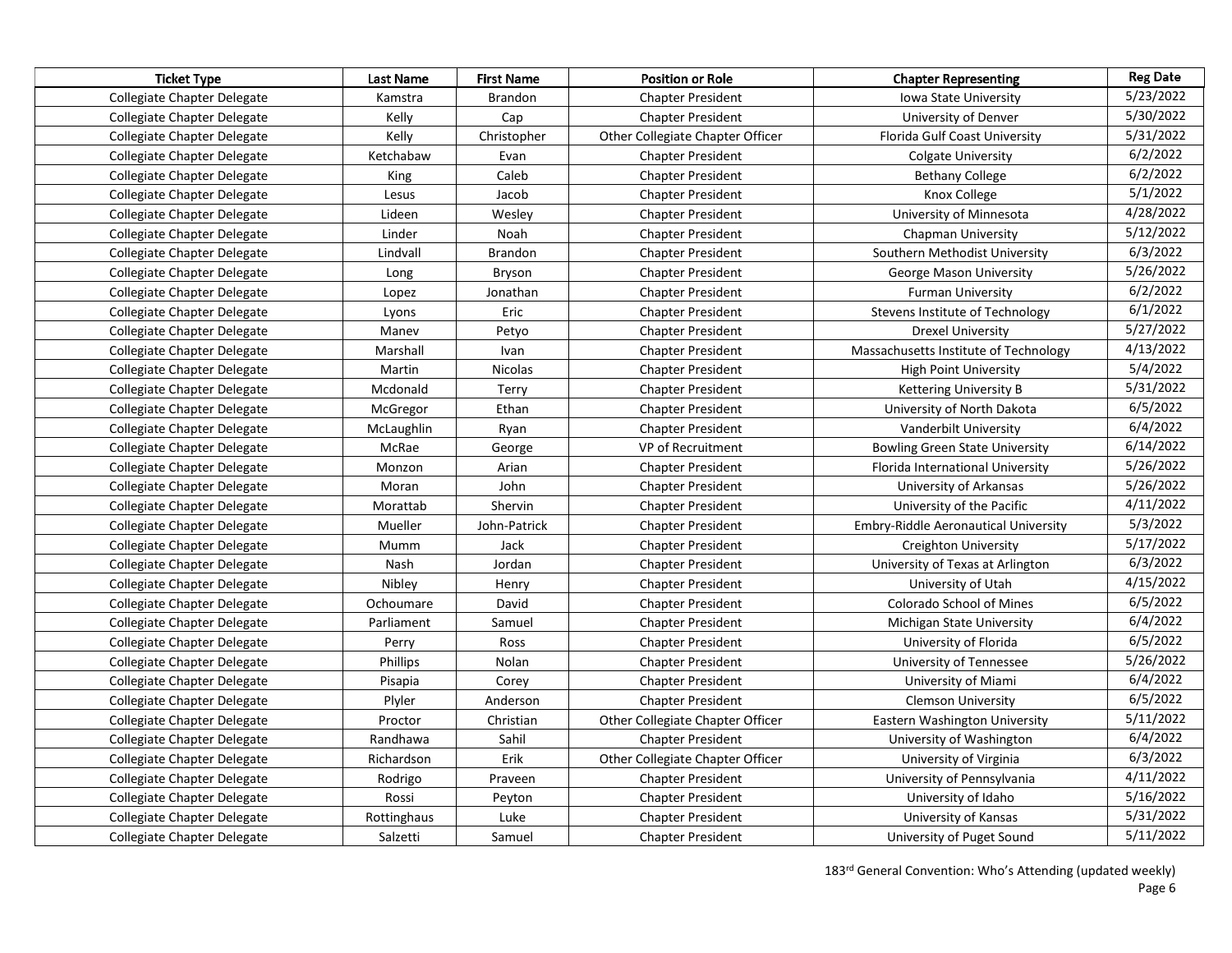| <b>Ticket Type</b>              | Last Name       | <b>First Name</b> | <b>Position or Role</b>          | <b>Chapter Representing</b>                    | <b>Reg Date</b> |
|---------------------------------|-----------------|-------------------|----------------------------------|------------------------------------------------|-----------------|
| Collegiate Chapter Delegate     | Schlosser       | <b>Banks</b>      | <b>Chapter President</b>         | Indianapolis Alumni Association                | 6/7/2022        |
| Collegiate Chapter Delegate     | Schmitt         | Kincaid           | <b>Chapter President</b>         | <b>Boise State University</b>                  | 5/17/2022       |
| Collegiate Chapter Delegate     | Schnarre        | Andrew            | <b>Chapter President</b>         | Kenyon College                                 | 5/8/2022        |
| Collegiate Chapter Delegate     | Schwartz        | Asher             | <b>Chapter President</b>         | Washington University in St. Louis             | 6/4/2022        |
| Collegiate Chapter Delegate     | Seneviratne     | Janaka            | <b>Chapter President</b>         | The College of New Jersey                      | 4/15/2022       |
| Collegiate Chapter Delegate     | Severance       | Caleb             | <b>Chapter President</b>         | <b>Wittenberg University</b>                   | 6/4/2022        |
| Collegiate Chapter Delegate     | Sexton          | Collin            | <b>Chapter President</b>         | University of Illinois                         | 5/27/2022       |
| Collegiate Chapter Delegate     | Sherrard        | Brandon           | <b>Chapter President</b>         | Georgia Institute of Technology                | 4/14/2022       |
| Collegiate Chapter Delegate     | Skelley         | Jamison           | <b>Chapter President</b>         | <b>Elon University</b>                         | 6/3/2022        |
| Collegiate Chapter Delegate     | Smith           | Parker            | Other Collegiate Chapter Officer | Denison University                             | 6/1/2022        |
| Collegiate Chapter Delegate     | Tal             | Robert            | <b>Chapter President</b>         | Indiana University                             | 5/28/2022       |
| Collegiate Chapter Delegate     | Taylor          | Dalton            | <b>Chapter President</b>         | Virginia Polytechnic Institute and State Univ. | 4/25/2022       |
| Collegiate Chapter Delegate     | Tibesar         | Conrad            | <b>Chapter President</b>         | <b>Truman State University</b>                 | 5/2/2022        |
| Collegiate Chapter Delegate     | Torbeck         | <b>Bryce</b>      | VP of Education                  | University of Dayton                           | 6/5/2022        |
| Collegiate Chapter Delegate     | Turgeon         | Brian             | <b>Chapter President</b>         | University of Connecticut                      | 4/15/2022       |
| Collegiate Chapter Delegate     | Valencia        | Daniel            | <b>Chapter President</b>         | <b>Emory University</b>                        | 6/5/2022        |
| Collegiate Chapter Delegate     | Venturella      | Alex              | <b>Chapter President</b>         | University of Missouri                         | 6/5/2022        |
| Collegiate Chapter Delegate     | Wenner          | Ben               | <b>Chapter President</b>         | University of Cincinnati                       | 4/28/2022       |
| Collegiate Chapter Delegate     | Wickremasinghe  | Shanik            | <b>Chapter President</b>         | <b>Carleton University</b>                     | 6/3/2022        |
| Collegiate Chapter Delegate     | Wied            | Charlie           | <b>Chapter President</b>         | University of Wisconsin                        | 4/10/2022       |
| Collegiate Chapter Delegate     | Woolford        | Christopher       | Collegiate Chapter Member        | Kennesaw State University                      | 5/21/2022       |
| Collegiate Chapter Delegate     | Yaw             | Caleb             | <b>Chapter President</b>         | Central Michigan University                    | 5/15/2022       |
| Collegiate Chapter Delegate     | Zarate          | John              | <b>Chapter President</b>         | University of Southern California              | 6/2/2022        |
| Collegiate Chapter Delegate     | Zemanski        | Kellen            | <b>Chapter President</b>         | University of Pittsburgh                       | 5/18/2022       |
| Collegiate Chapter Delegate     | Zhang           | Hong              | VP of Education                  | University of Rochester                        | 5/24/2022       |
| Facilitators, Speakers and VIPs | Anspach         | Garrett           | Undergraduate Commissioner       | University of Kentucky                         | 6/8/2022        |
| Facilitators, Speakers and VIPs | Blake           | Jason             | <b>Chapter Counselor</b>         | Georgia Institute of Technology                | 6/2/2022        |
| Facilitators, Speakers and VIPs | Breittholz      | <b>Brian</b>      | Guest                            | Friend of Beta or Guest                        | 6/5/2022        |
| Facilitators, Speakers and VIPs | Corby           | Jack              | Undergraduate Commissioner       | <b>Elon University</b>                         | 5/29/2022       |
| Facilitators, Speakers and VIPs | Feix            | Tucker            | Guest                            | Oklahoma State University                      | 5/20/2022       |
| Facilitators, Speakers and VIPs | Gray            | Emily             | Guest                            | Friend of Beta or Guest                        | 6/2/2022        |
| Facilitators, Speakers and VIPs | Heredia Estrada | Alejandro         | VP of Recruitment                | <b>Baylor University</b>                       | 5/19/2022       |
| Facilitators, Speakers and VIPs | Johnson         | Derek             | VP of Education                  | University of San Diego                        | 5/19/2022       |
| Facilitators, Speakers and VIPs | Johnson         | <b>Brock</b>      | Other General Fraternity Officer | Oklahoma State University                      | 5/20/2022       |
| Facilitators, Speakers and VIPs | McKenney        | Bob               | Guest                            | Friend of Beta or Guest                        | 6/2/2022        |
| Facilitators, Speakers and VIPs | Naughtrip       | Tyler             | Undergraduate Commissioner       | <b>Iowa State University</b>                   | 5/4/2022        |
| Facilitators, Speakers and VIPs | Peterson        | Steven            | Other General Fraternity Officer | University of Texas at Arlington               | 6/2/2022        |
| Facilitators, Speakers and VIPs | Reichenbach     | Ryan              | Other General Fraternity Officer | Kettering University B                         | 6/5/2022        |
| Facilitators, Speakers and VIPs | Satterfield     | Nathan            | Undergraduate Commissioner       | University of Michigan                         | 6/11/2022       |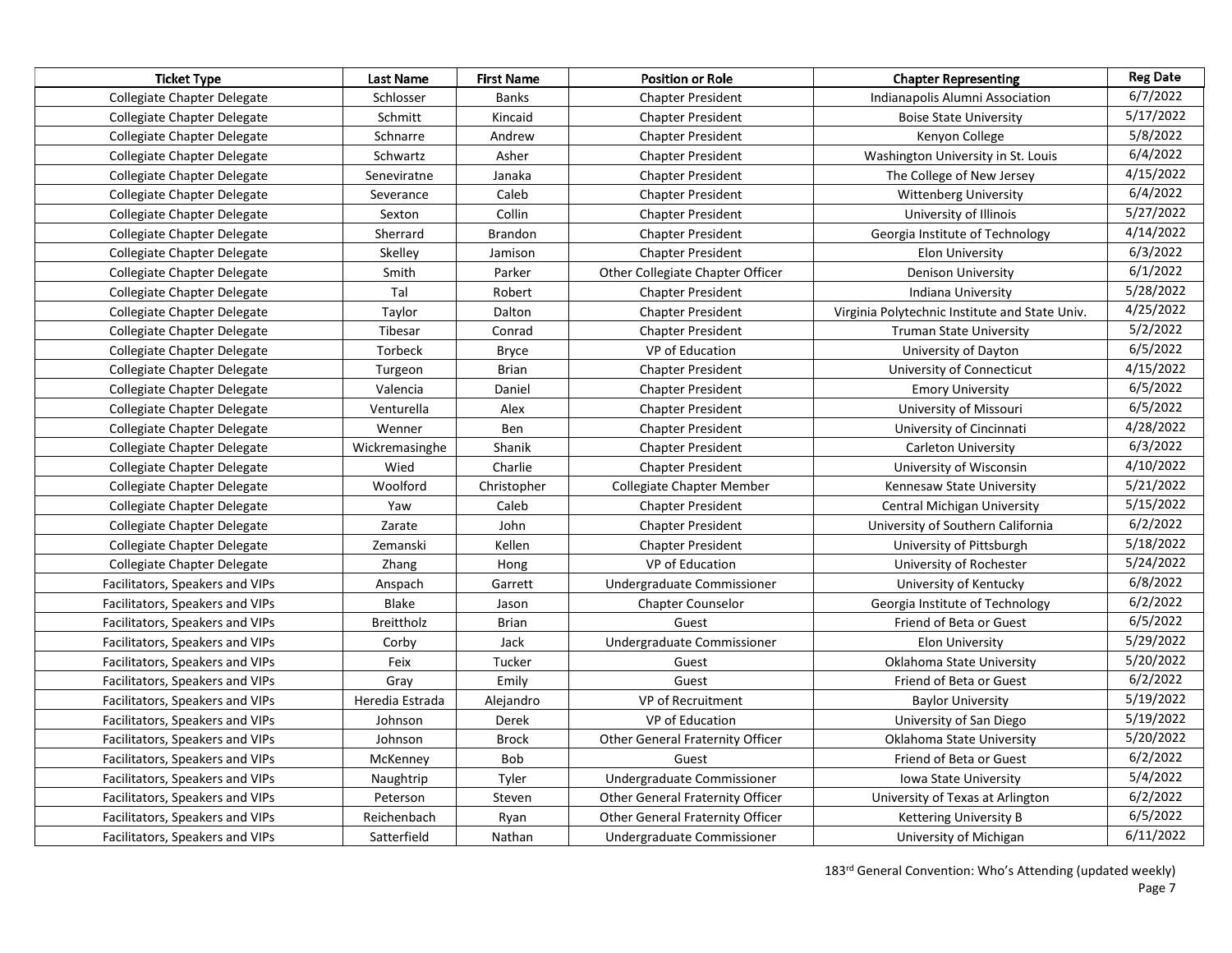| <b>Ticket Type</b>                | <b>Last Name</b> | <b>First Name</b>    | <b>Position or Role</b>                     | <b>Chapter Representing</b> | <b>Reg Date</b> |
|-----------------------------------|------------------|----------------------|---------------------------------------------|-----------------------------|-----------------|
| Facilitators, Speakers and VIPs   | Thompson         | Jared                | <b>Other General Fraternity Officer</b>     | Centre College              | 6/2/2022        |
| <b>General Fraternity Officer</b> | <b>Banks</b>     | Richard              | <b>Foundation Board of Directors</b>        |                             | 5/25/2022       |
| <b>General Fraternity Officer</b> | Beall            | Robert               | <b>Board of Trustees</b>                    |                             | 5/15/2022       |
| <b>General Fraternity Officer</b> | Becker           | Stephen              | <b>General Fraternity House Corporation</b> |                             | 6/15/2022       |
| <b>General Fraternity Officer</b> | Benshetler       | Marc                 | District or Assistant District Chief        |                             | 5/26/2022       |
| <b>General Fraternity Officer</b> | <b>Bhatt</b>     | Stavan               | <b>Foundation Board of Directors</b>        |                             | 4/7/2022        |
| <b>General Fraternity Officer</b> | <b>Bickford</b>  | Michael              | <b>Foundation Board of Directors</b>        |                             | 5/16/2022       |
| <b>General Fraternity Officer</b> | <b>Breske</b>    | Michael              | District or Assistant District Chief        |                             | 4/23/2022       |
| <b>General Fraternity Officer</b> | Bryan            | Ken                  | <b>Board of Trustees</b>                    |                             | 4/27/2022       |
| <b>General Fraternity Officer</b> | Budarapu         | Amar                 | <b>Board of Trustees</b>                    |                             | 6/3/2022        |
| <b>General Fraternity Officer</b> | Cassady          | <b>Thomas</b>        | <b>Board of Trustees</b>                    |                             | 6/6/2022        |
| <b>General Fraternity Officer</b> | Collins          | Adam                 | <b>General Fraternity House Corporation</b> |                             | 5/14/2022       |
| <b>General Fraternity Officer</b> | DelBrocco        | Matthew              | District or Assistant District Chief        |                             | 4/11/2022       |
| <b>General Fraternity Officer</b> | Edelmann         | Karl                 | District or Assistant District Chief        |                             | 5/27/2022       |
| General Fraternity Officer        | Fein             | <b>Bruce</b>         | District or Assistant District Chief        |                             | 6/3/2022        |
| <b>General Fraternity Officer</b> | Feinstein        | Michael              | <b>Foundation Board of Directors</b>        |                             | 4/7/2022        |
| <b>General Fraternity Officer</b> | Fiesta           | <b>Bryant Martin</b> | District or Assistant District Chief        |                             | 6/5/2022        |
| <b>General Fraternity Officer</b> | Foster           | Justin               | <b>Board of Trustees</b>                    |                             | 6/7/2022        |
| <b>General Fraternity Officer</b> | Gillette         | Ted                  | District or Assistant District Chief        |                             | 6/5/2022        |
| <b>General Fraternity Officer</b> | Gilson           | <b>Nick</b>          | <b>Regional Chief</b>                       |                             | 5/18/2022       |
| <b>General Fraternity Officer</b> | Gonzalez         | Carlos               | District or Assistant District Chief        |                             | 6/1/2022        |
| <b>General Fraternity Officer</b> | Graves           | Chuck                | <b>Regional Chief</b>                       |                             | 6/4/2022        |
| <b>General Fraternity Officer</b> | Grotjan          | Scott                | <b>Foundation Board of Directors</b>        |                             | 4/15/2022       |
| <b>General Fraternity Officer</b> | Groves           | Randy                | <b>Foundation Board of Directors</b>        |                             | 5/11/2022       |
| <b>General Fraternity Officer</b> | Haines           | Zachary              | <b>Foundation Board of Directors</b>        |                             | 5/23/2022       |
| <b>General Fraternity Officer</b> | Haywood          | Bill                 | <b>Board of Trustees</b>                    |                             | 5/16/2022       |
| <b>General Fraternity Officer</b> | Jongewaard       | Joe                  | District or Assistant District Chief        |                             | 6/13/2022       |
| <b>General Fraternity Officer</b> | Kay              | S Wayne              | <b>Board of Trustees</b>                    |                             | 4/8/2022        |
| <b>General Fraternity Officer</b> | Kozuki           | Aaron                | <b>Board of Trustees</b>                    |                             | 6/2/2022        |
| <b>General Fraternity Officer</b> | Lewison          | Martin               | <b>Regional Chief</b>                       |                             | 6/13/2022       |
| <b>General Fraternity Officer</b> | McKinney         | Jake                 | District or Assistant District Chief        |                             | 5/16/2022       |
| <b>General Fraternity Officer</b> | Okenquist        | Michael              | <b>Other General Fraternity Officer</b>     |                             | 5/12/2022       |
| <b>General Fraternity Officer</b> | Olver            | Tom                  | <b>Foundation Board of Directors</b>        |                             | 5/16/2022       |
| <b>General Fraternity Officer</b> | Parker           | Justin               | District or Assistant District Chief        |                             | 5/12/2022       |
| <b>General Fraternity Officer</b> | Pierce           | Frederick            | <b>Foundation Board of Directors</b>        |                             | 5/25/2022       |
| <b>General Fraternity Officer</b> | Pipo             | Kal                  | District or Assistant District Chief        |                             | 4/11/2022       |
| <b>General Fraternity Officer</b> | Purinton         | Tom                  | <b>Foundation Board of Directors</b>        |                             | 6/7/2022        |
| <b>General Fraternity Officer</b> | Raimondi         | Thomas               | <b>Regional Chief</b>                       |                             | 4/20/2022       |
| <b>General Fraternity Officer</b> | Ratterman        | Woody                | District or Assistant District Chief        |                             | 4/12/2022       |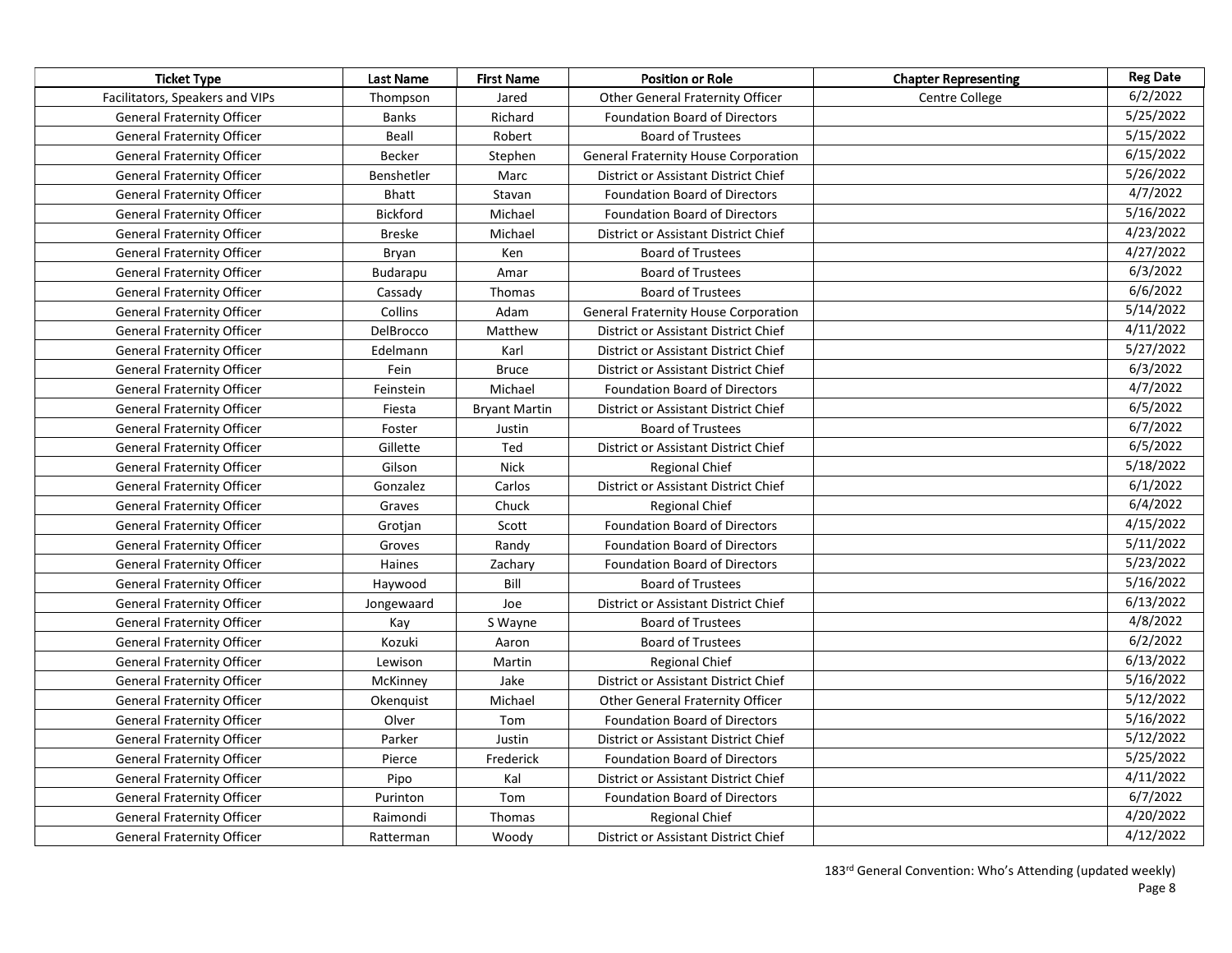| <b>Ticket Type</b>                | Last Name          | <b>First Name</b> | <b>Position or Role</b>                     | <b>Chapter Representing</b>                 | <b>Reg Date</b> |
|-----------------------------------|--------------------|-------------------|---------------------------------------------|---------------------------------------------|-----------------|
| <b>General Fraternity Officer</b> | Reeves             | Robert Thomas     | <b>Foundation Board of Directors</b>        |                                             | 5/21/2022       |
| <b>General Fraternity Officer</b> | Roa                | Roger             | District or Assistant District Chief        |                                             | 5/10/2022       |
| <b>General Fraternity Officer</b> | Rutherford         | Justin            | <b>Board of Trustees</b>                    |                                             | 6/7/2022        |
| <b>General Fraternity Officer</b> | Sexton             | Nicholas          | <b>Board of Trustees</b>                    |                                             | 5/21/2022       |
| <b>General Fraternity Officer</b> | Smid               | John              | <b>Regional Chief</b>                       |                                             | 6/10/2022       |
| <b>General Fraternity Officer</b> | <b>Stebbins</b>    | John              | <b>General Fraternity House Corporation</b> |                                             | 4/9/2022        |
| <b>General Fraternity Officer</b> | Stern              | Joel              | <b>Board of Trustees</b>                    |                                             | 5/7/2022        |
| <b>General Fraternity Officer</b> | Thompson           | David             | District or Assistant District Chief        |                                             | 5/29/2022       |
| <b>General Fraternity Officer</b> | Torget             | John              | Other General Fraternity Officer            |                                             | 5/31/2022       |
| <b>General Fraternity Officer</b> | Upton              | Andrew            | District or Assistant District Chief        |                                             | 6/4/2022        |
| <b>General Fraternity Officer</b> | Wasserman          | Gene              | District or Assistant District Chief        |                                             | 6/7/2022        |
| <b>General Fraternity Officer</b> | Weber              | Donald            | <b>Regional Chief</b>                       |                                             | 4/13/2022       |
| <b>General Fraternity Officer</b> | Wenger             | <b>Bruce</b>      | <b>Foundation Board of Directors</b>        |                                             | 6/1/2022        |
| <b>Housing Summit</b>             | Downey             | <b>Brandt</b>     | Alumni Association Leader                   | Indiana University                          | 5/19/2022       |
| Keystone Track: VP of Education   | Ahmed              | Zachary           | <b>Collegiate Chapter Member</b>            | Michigan State University                   | 6/4/2022        |
| Keystone Track: VP of Education   | Alcocer            | Edgar             | VP of Education                             | University of Arkansas                      | 6/7/2022        |
| Keystone Track: VP of Education   | <b>Billingsley</b> | <b>Braden</b>     | VP of Education                             | <b>Boise State University</b>               | 6/1/2022        |
| Keystone Track: VP of Education   | <b>Black</b>       | Kerry             | VP of Education                             | <b>Furman University</b>                    | 6/5/2022        |
| Keystone Track: VP of Education   | <b>Bolger</b>      | James             | VP of Education                             | Florida Gulf Coast University               | 5/31/2022       |
| Keystone Track: VP of Education   | <b>Bolinas</b>     | Christian         | VP of Education                             | University of Pittsburgh                    | 6/7/2022        |
| Keystone Track: VP of Education   | Cui                | Harrison          | VP of Education                             | Southern Methodist University               | 6/3/2022        |
| Keystone Track: VP of Education   | Farrell            | Sean              | VP of Education                             | University of Minnesota                     | 4/28/2022       |
| Keystone Track: VP of Education   | Ferrarotti         | Adam              | VP of Education                             | Worcester Polytechnic Institute             | 5/11/2022       |
| Keystone Track: VP of Education   | Fischer            | Keaton            | VP of Education                             | <b>Baylor University</b>                    | 5/2/2022        |
| Keystone Track: VP of Education   | Gamboa             | Juan              | VP of Education                             | Kennesaw State University                   | 4/10/2022       |
| Keystone Track: VP of Education   | Hansen             | Micah             | VP of Education                             | University of South Dakota                  | 4/25/2022       |
| Keystone Track: VP of Education   | harrison           | jacob             | VP of Education                             | <b>East Carolina University</b>             | 4/15/2022       |
| Keystone Track: VP of Education   | Hassett            | <b>Brian</b>      | VP of Education                             | <b>Quinnipiac University</b>                | 6/8/2022        |
| Keystone Track: VP of Education   | Henry              | Jack              | VP of Education                             | University of Mississippi                   | 5/31/2022       |
| Keystone Track: VP of Education   | Hess               | Connor            | VP of Education                             | <b>Drexel University</b>                    | 6/2/2022        |
| Keystone Track: VP of Education   | Hodo               | Hayden            | VP of Education                             | University of Oklahoma                      | 4/28/2022       |
| Keystone Track: VP of Education   | Huang              | Derek             | <b>Collegiate Chapter Member</b>            | <b>Cornell University</b>                   | 6/5/2022        |
| Keystone Track: VP of Education   | Jaeckle            | Brayden           | VP of Education                             | <b>Texas A&amp;M University</b>             | 5/14/2022       |
| Keystone Track: VP of Education   | Kelsey             | Cameron           | VP of Education                             | University of Utah                          | 4/15/2022       |
| Keystone Track: VP of Education   | Kenney             | Sean              | Other Collegiate Chapter Officer            | The College of New Jersey                   | 4/28/2022       |
| Keystone Track: VP of Education   | Kiehn              | Tate              | Other Collegiate Chapter Officer            | University of Nebraska-Lincoln              | 5/23/2022       |
| Keystone Track: VP of Education   | King               | Chandler          | Other Collegiate Chapter Officer            | <b>Bethany College</b>                      | 6/8/2022        |
| Keystone Track: VP of Education   | Kiraly             | Adam              | VP of Education                             | <b>Embry-Riddle Aeronautical University</b> | 5/3/2022        |
| Keystone Track: VP of Education   | <b>Krug</b>        | Easton            | VP of Education                             | California Polytechnic State University     | 5/11/2022       |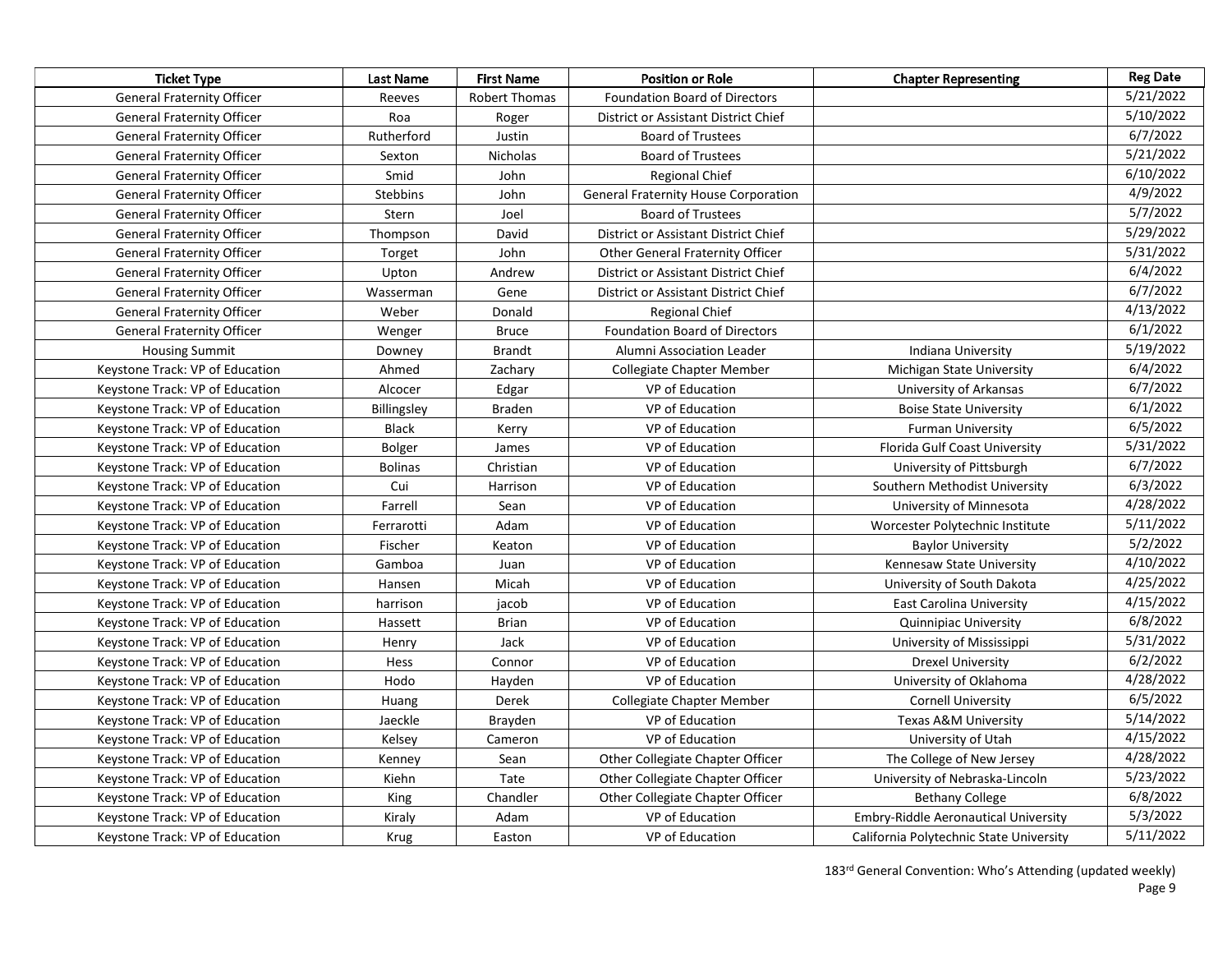| <b>Ticket Type</b>                | Last Name         | <b>First Name</b> | <b>Position or Role</b>          | <b>Chapter Representing</b>                    | <b>Reg Date</b> |
|-----------------------------------|-------------------|-------------------|----------------------------------|------------------------------------------------|-----------------|
| Keystone Track: VP of Education   | Largent           | Greg              | VP of Education                  | <b>High Point University</b>                   | 5/11/2022       |
| Keystone Track: VP of Education   | Maynard           | Michael           | VP of Education                  | <b>Denison University</b>                      | 5/31/2022       |
| Keystone Track: VP of Education   | McDermott         | Liam              | VP of Education                  | University of Toronto                          | 5/11/2022       |
| Keystone Track: VP of Education   | Molina            | Kolbe             | VP of Education                  | John Carroll University                        | 5/4/2022        |
| Keystone Track: VP of Education   | Moore             | Pierson           | VP of Education                  | University of Texas at Arlington               | 6/3/2022        |
| Keystone Track: VP of Education   | Muirhead          | Sam               | VP of Education                  | <b>Creighton University</b>                    | 5/16/2022       |
| Keystone Track: VP of Education   | <b>Mullins</b>    | Gareth            | VP of Education                  | Loyola University Chicago                      | 4/14/2022       |
| Keystone Track: VP of Education   | Ochoa             | <b>Nicholas</b>   | VP of Education                  | <b>Texas Tech University</b>                   | 4/7/2022        |
| Keystone Track: VP of Education   | Perry             | Chuck             | VP of Education                  | <b>Truman State University</b>                 | 5/10/2022       |
| Keystone Track: VP of Education   | Pollack           | Nick              | Collegiate Chapter Member        | James Madison University                       | 5/31/2022       |
| Keystone Track: VP of Education   | Purul             | Louis             | VP of Education                  | University of Delaware                         | 5/24/2022       |
| Keystone Track: VP of Education   | Quaisar           | Faaiz             | VP of Education                  | University of Pennsylvania                     | 6/1/2022        |
| Keystone Track: VP of Education   | Reiss             | Merrick           | VP of Education                  | Indiana University                             | 5/28/2022       |
| Keystone Track: VP of Education   | Reppe             | Ty                | VP of Education                  | Virginia Polytechnic Institute and State Univ. | 5/16/2022       |
| Keystone Track: VP of Education   | Richenburg        | Cooper            | VP of Education                  | Kansas State University                        | 6/2/2022        |
| Keystone Track: VP of Education   | Schell            | Hayden            | VP of Education                  | <b>Ohio University</b>                         | 6/14/2022       |
| Keystone Track: VP of Education   | Sheffield         | Robert            | VP of Education                  | DePauw University                              | 6/5/2022        |
| Keystone Track: VP of Education   | Smith             | Emerson           | VP of Education                  | Knox College                                   | 5/1/2022        |
| Keystone Track: VP of Education   | Sobczak           | Bryan             | VP of Education                  | <b>Butler University</b>                       | 6/1/2022        |
| Keystone Track: VP of Education   | Thomas            | Nigel             | VP of Education                  | <b>Carleton University</b>                     | 6/5/2022        |
| Keystone Track: VP of Education   | Umbeck            | Mitchell          | VP of Education                  | Saint Louis University                         | 6/1/2022        |
| Keystone Track: VP of Education   | Vaughn            | Gabriel           | VP of Education                  | <b>Purdue University</b>                       | 5/26/2022       |
| Keystone Track: VP of Education   | Wang              | Jungiang          | Other Collegiate Chapter Officer | University of Southern California              | 6/2/2022        |
| Keystone Track: VP of Education   | Warren            | Trey              | VP of Education                  | University of Cincinnati                       | 4/28/2022       |
| Keystone Track: VP of Education   | Waterfield        | Dylan             | Other chapter advisor            | East Carolina University                       | 6/8/2022        |
| Keystone Track: VP of Education   | Weaver            | Brendan           | Other Collegiate Chapter Officer | Westminster College                            | 5/30/2022       |
| Keystone Track: VP of Education   | Westrum           | Tanner            | VP of Education                  | University of Iowa                             | 6/7/2022        |
| Keystone Track: VP of Education   | Zingales          | Nicholas          | VP of Education                  | Sacred Heart University                        | 5/11/2022       |
| Keystone Track: VP of Recruitment | Bassolino         | Vincent           | VP of Recruitment                | Sacred Heart University                        | 5/11/2022       |
| Keystone Track: VP of Recruitment | Beatty            | Tom               | VP of Recruitment                | Saint Louis University                         | 6/1/2022        |
| Keystone Track: VP of Recruitment | Bucholtz          | Kyle              | VP of Recruitment                | University of Denver                           | 5/26/2022       |
| Keystone Track: VP of Recruitment | <b>Buchovecky</b> | Matt              | VP of Recruitment                | University of Pittsburgh                       | 5/18/2022       |
| Keystone Track: VP of Recruitment | <b>Bunch</b>      | Caden             | VP of Recruitment                | University of Texas at Arlington               | 6/9/2022        |
| Keystone Track: VP of Recruitment | Carbonari         | Will              | VP of Recruitment                | Indiana University                             | 5/28/2022       |
| Keystone Track: VP of Recruitment | Carmichael        | Justin            | VP of Recruitment                | University of Oklahoma                         | 4/28/2022       |
| Keystone Track: VP of Recruitment | Casalino          | Nicholas          | VP of Recruitment                | Florida Gulf Coast University                  | 5/31/2022       |
| Keystone Track: VP of Recruitment | Chen              | Matthew           | VP of Recruitment                | <b>Cornell University</b>                      | 6/9/2022        |
| Keystone Track: VP of Recruitment | Citrano           | Brandon           | VP of Recruitment                | East Carolina University                       | 5/31/2022       |
| Keystone Track: VP of Recruitment | Corddry           | Thomas            | VP of Recruitment                | University of Pennsylvania                     | 5/31/2022       |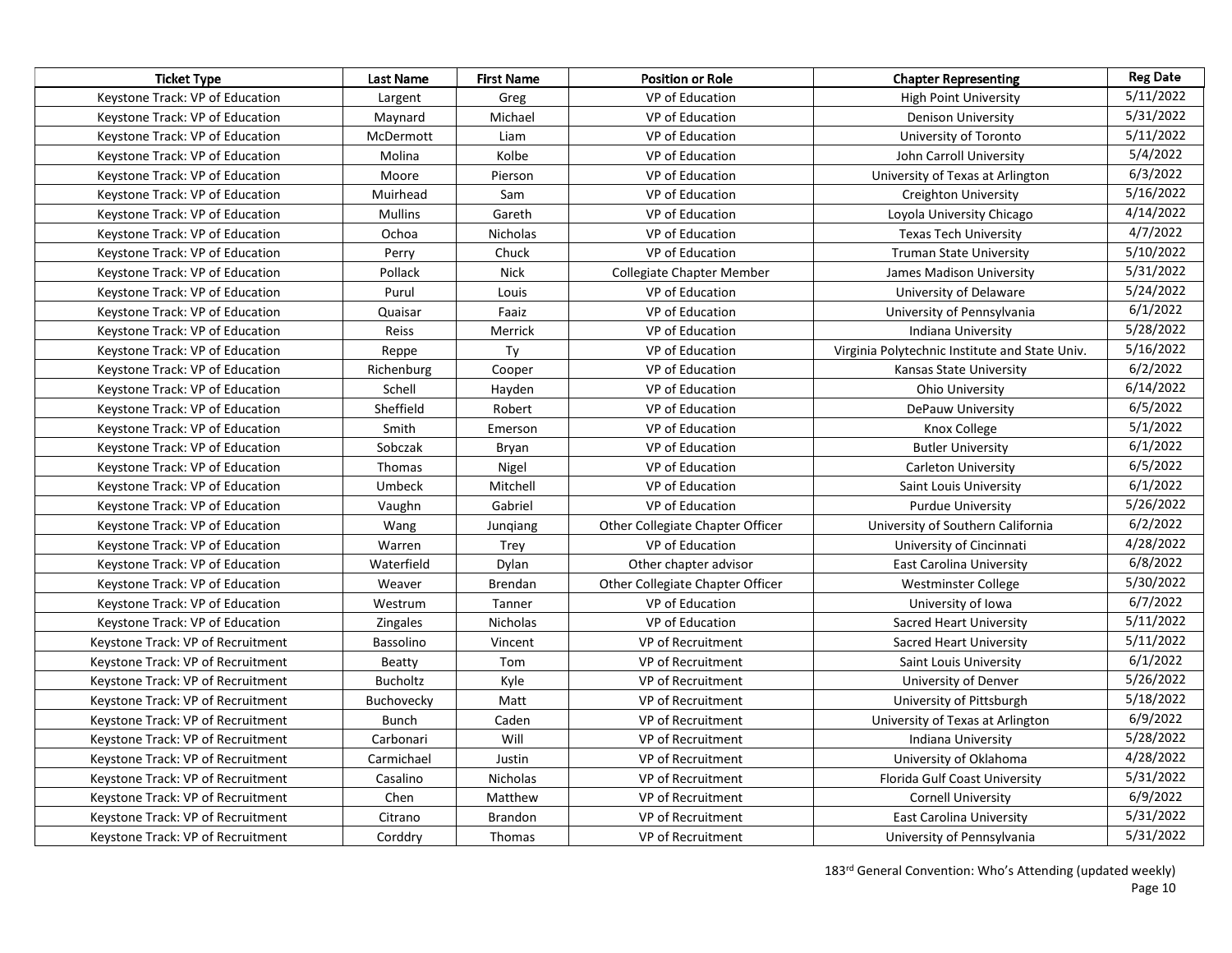| <b>Ticket Type</b>                | Last Name      | <b>First Name</b> | <b>Position or Role</b>          | <b>Chapter Representing</b>                    | <b>Reg Date</b> |
|-----------------------------------|----------------|-------------------|----------------------------------|------------------------------------------------|-----------------|
| Keystone Track: VP of Recruitment | Cota           | Samuel            | VP of Recruitment                | <b>Embry-Riddle Aeronautical University</b>    | 6/11/2022       |
| Keystone Track: VP of Recruitment | Cremens        | Will              | VP of Recruitment                | Virginia Polytechnic Institute and State Univ. | 5/18/2022       |
| Keystone Track: VP of Recruitment | Deason         | Cole              | VP of Recruitment                | University of South Dakota                     | 4/24/2022       |
| Keystone Track: VP of Recruitment | Dhawan         | Ishan             | VP of Recruitment                | University of Utah                             | 4/15/2022       |
| Keystone Track: VP of Recruitment | Drew           | Spencer           | VP of Recruitment                | University of Arkansas                         | 6/7/2022        |
| Keystone Track: VP of Recruitment | Erfanian       | Amitai            | VP of Recruitment                | Worcester Polytechnic Institute                | 6/11/2022       |
| Keystone Track: VP of Recruitment | Gicking        | Caden             | Other Collegiate Chapter Officer | University of Southern California              | 6/2/2022        |
| Keystone Track: VP of Recruitment | Greeson        | Cameron           | VP of Recruitment                | <b>Purdue University</b>                       | 5/26/2022       |
| Keystone Track: VP of Recruitment | Grinstead      | Kevin             | VP of Recruitment                | Creighton University                           | 5/17/2022       |
| Keystone Track: VP of Recruitment | Guerrero       | Benjamin          | VP of Recruitment                | University of the Pacific                      | 4/11/2022       |
| Keystone Track: VP of Recruitment | Haque          | Ehteshamul        | VP of Recruitment                | University of Rochester                        | 5/22/2022       |
| Keystone Track: VP of Recruitment | Hernandez      | Seth              | VP of Recruitment                | <b>Baylor University</b>                       | 5/18/2022       |
| Keystone Track: VP of Recruitment | Hinshaw        | Michael           | VP of Recruitment                | <b>Denison University</b>                      | 6/2/2022        |
| Keystone Track: VP of Recruitment | Ismacil        | Mohamed           | Collegiate Chapter Member        | Westminster College                            | 5/31/2022       |
| Keystone Track: VP of Recruitment | Johnson        | Wes               | VP of Recruitment                | University of Iowa                             | 6/3/2022        |
| Keystone Track: VP of Recruitment | Kanter         | Benjamin          | VP of Recruitment                | Chapman University                             | 5/12/2022       |
| Keystone Track: VP of Recruitment | Kendall        | Charlie           | VP of Recruitment                | University of Connecticut                      | 4/15/2022       |
| Keystone Track: VP of Recruitment | King           | Ben               | VP of Recruitment                | University of Mississippi                      | 6/13/2022       |
| Keystone Track: VP of Recruitment | Leonard        | Jacob             | VP of Recruitment                | <b>Drexel University</b>                       | 5/31/2022       |
| Keystone Track: VP of Recruitment | Marchetta      | Niko              | VP of Recruitment                | James Madison University                       | 6/1/2022        |
| Keystone Track: VP of Recruitment | Medina         | Kaleb             | VP of Recruitment                | University of Illinois                         | 5/30/2022       |
| Keystone Track: VP of Recruitment | Meyer          | Parker            | Other Collegiate Chapter Officer | <b>Bethany College</b>                         | 6/5/2022        |
| Keystone Track: VP of Recruitment | Mistry         | Devin             | Other Collegiate Chapter Officer | The College of New Jersey                      | 4/28/2022       |
| Keystone Track: VP of Recruitment | Mitchell       | Hayden            | VP of Recruitment                | Vanderbilt University                          | 6/5/2022        |
| Keystone Track: VP of Recruitment | Mustard        | Ethan             | VP of Recruitment                | University of Nebraska-Lincoln                 | 5/23/2022       |
| Keystone Track: VP of Recruitment | Nowicki        | <b>Bryce</b>      | Collegiate Chapter Member        | California Polytechnic State University        | 5/30/2022       |
| Keystone Track: VP of Recruitment | Pameli         | Matthew           | VP of Recruitment                | <b>Carleton University</b>                     | 6/3/2022        |
| Keystone Track: VP of Recruitment | Pierce         | Tyrell            | VP of Recruitment                | Knox College                                   | 5/1/2022        |
| Keystone Track: VP of Recruitment | Riggle         | Max               | VP of Recruitment                | DePauw University                              | 6/5/2022        |
| Keystone Track: VP of Recruitment | Sellew         | Nicholas          | VP of Recruitment                | Kennesaw State University                      | 4/10/2022       |
| Keystone Track: VP of Recruitment | Sharpe         | Jacob             | VP of Recruitment                | <b>High Point University</b>                   | 5/13/2022       |
| Keystone Track: VP of Recruitment | Siconolfi      | Tyler             | Other Collegiate Chapter Officer | John Carroll University                        | 5/4/2022        |
| Keystone Track: VP of Recruitment | Thompson       | <b>Nick</b>       | Collegiate Chapter Member        | University of Cincinnati                       | 4/28/2022       |
| Leadership College                | Bauder         | Kyler             | Collegiate Chapter Member        | University of South Dakota                     | 4/25/2022       |
| Leadership College                | <b>Beranek</b> | Ryan              | Other Collegiate Chapter Officer | John Carroll University                        | 5/4/2022        |
| Leadership College                | Blickhan       | Logan             | Collegiate Chapter Member        | Westminster College                            | 6/14/2022       |
| Leadership College                | Dante          | Vincent           | <b>Collegiate Chapter Member</b> | The College of New Jersey                      | 5/4/2022        |
| Leadership College                | Dulay          | Adam              | Other Collegiate Chapter Officer | University of Dayton                           | 6/7/2022        |
| Leadership College                | Eilts          | Brett             | <b>Collegiate Chapter Member</b> | Wichita State University                       | 4/20/2022       |